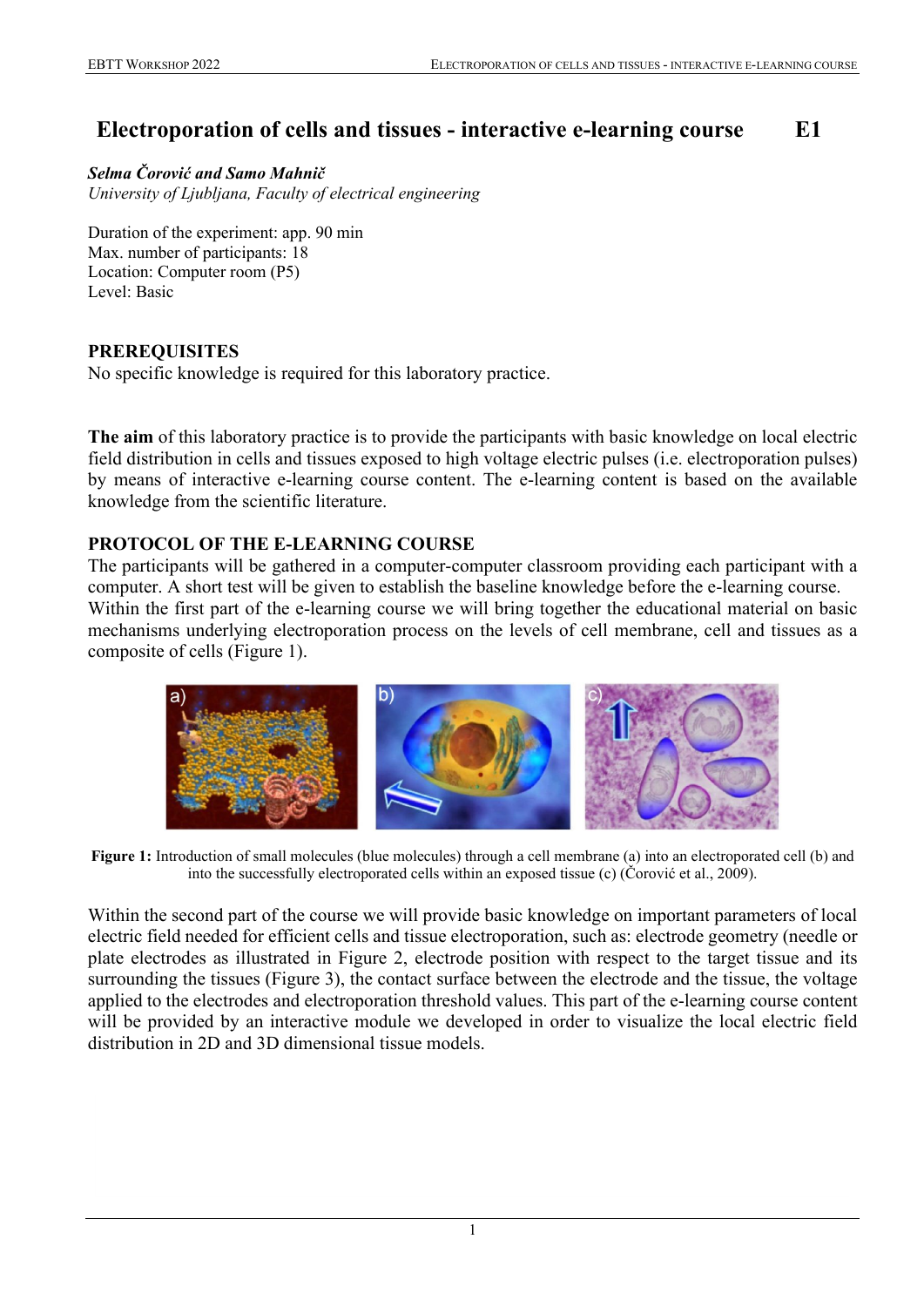The objective of this module is to provide:

- local electric field visualization in cutaneous (protruding tumors) and subcutaneous tumors (tumors more deeply seeded in the tissue);

- guideline on how to overcome a highly resistive skin tissue in order to permeabilize more conductive underlying tissues and

- visualization and calculation of successfully electroporated volume of the target tissue and its surrounding tissue (i.e. the treated tissue volume exposed to the electric field between reversible and irreversible electroporation threshold value  $E_{rev} \le E \le E_{irrev}$ ) with respect to the selected parameters such as: number and position of electrodes, applied voltage on the electrodes.



Figure 2: Plate electrodes vs. needle electrodes with respect to the target tissue (e.g. tumor tissue).



**Figure 3:** Electric field distribution within the tumor (inside the circle) and within its surrounding tissue (outside the circle) obtained with three different selection of parameters (number and position of electrodes and voltage applied): (a) 4 electrodes, (b) 8 electrodes and (c) 8 electrodes with increased voltage on electrodes so that the entire volume of tumor is exposed to the  $E_{rev} \leq E \leq E_{irrev}$ .

After the e-learning course the pedagogical efficiency of presented educational content and the elearning application usability will be evaluated.

#### **FURTHER READING:**

Čorović S, Pavlin M, Miklavčič D. Analytical and numerical quantification and comparison of the local electric field in the tissue for different electrode configurations. *Biomed. Eng. Online* 6: 37, 2007.

Serša G, Miklavcic D: Electrochemotherapy of tumours (Video Article). *J. Visual Exp.* 22: 1038, 2008.

Čorović S, Županič A, Miklavčič D. Numerical modeling and optimization of electric field distribution in subcutaneous tumor treated with electrochemotherapy using needle electrodes. *IEEE T. Plasma Sci.* 36: 1665-1672, 2008.

Čorović S, Bešter J, Miklavčič D. An e-learning application on electrochemotherapy. *Biomed. Eng. Online* 8: 26, 2009.

Čorović S, Županič A, Kranjc S, Al Sakere B, Leroy-Willig A, Mir LM, Miklavčič D. The influence of skeletal muscle anisotropy on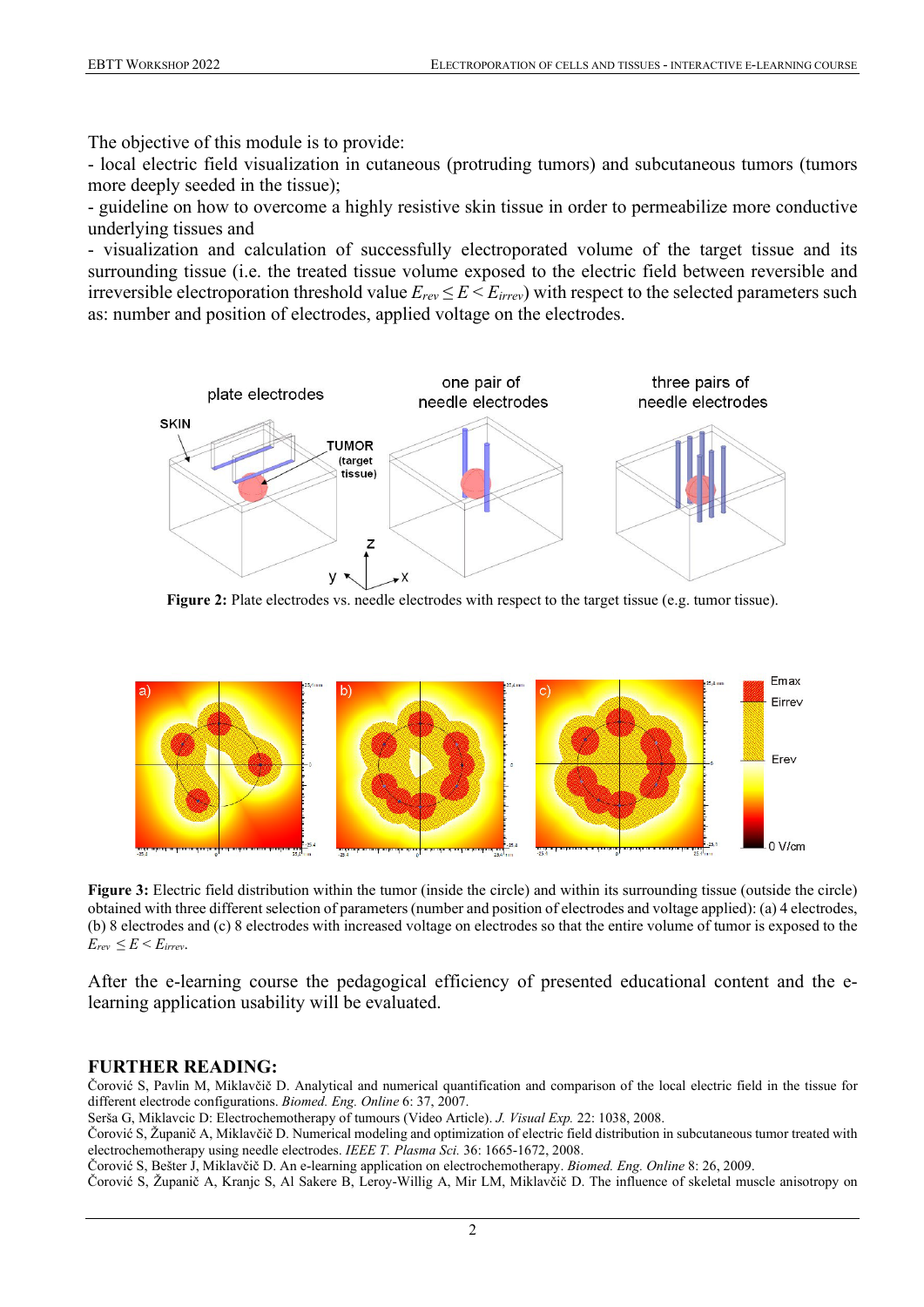electroporation: in vivo study and numerical modeling. *Med. Biol. Eng. Comput.* 48: 637-648, 2010.

Edhemovic I, Gadzijev EM, Brecelj E, Miklavcic D, Kos B, Zupanic A, Mali B, Jarm T, Pavliha D, Marcan M, Gasljevic G, Gorjup V, Music M, Pecnik Vavpotic T, Cemazar M, Snoj M, Sersa G. Electrochemotherapy: A new technological approach in treatment of metastases in the liver. *Technol Cancer Res Treat* 10:475-485, 2011.

Bergues Pupo AE, Reyes JB, Bergues Cabrales LE, Bergues Cabrales JM. Analitical and numerical quantification of the potential and electric field in the tumor tissue for different conic sections. *Biomed. Eng. Online* 10:85, 2011.

Neal RE II, Garcia PA, Robertson JL, Davalos RV. Experimental characterization and numerical modeling of tissue electrical conductivity during pulsed electric fields for irreversible electroporation treatment planning. *IEEE T. Biomed. Eng.* 59(4):1077-1085, 2012.

Čorović S, Mir LM, Miklavčič D. In vivo muscle electroporation threshold determination: realistic numerical models and in vivo experiments. *Journal of Membrane Biology* 245: 509-520, 2012.

Essone Mezeme M, Pucihar G, Pavlin M, Brosseau C, Miklavčič D. A numerical analysis of multicellular environment for modeling tissue electroporation. *Appl. Phys. Lett.* 100: 143701, 2012.

Mahnič-Kalamiza S, Kotnik T, Miklavčič D. Educational application for visualization and analysis of electric field strength in multiple electrode electroporation. BMC Med. Educ. 12: 102, 2012.

Čorović S, Lacković I, Šuštarič P, Šuštar T, Rodič T, Miklavčič D. Modeling of electric field distribution in tissues during electroporation. Biomed. Eng. Online 12: 16, 2013.

#### **NOTES & RESULTS**